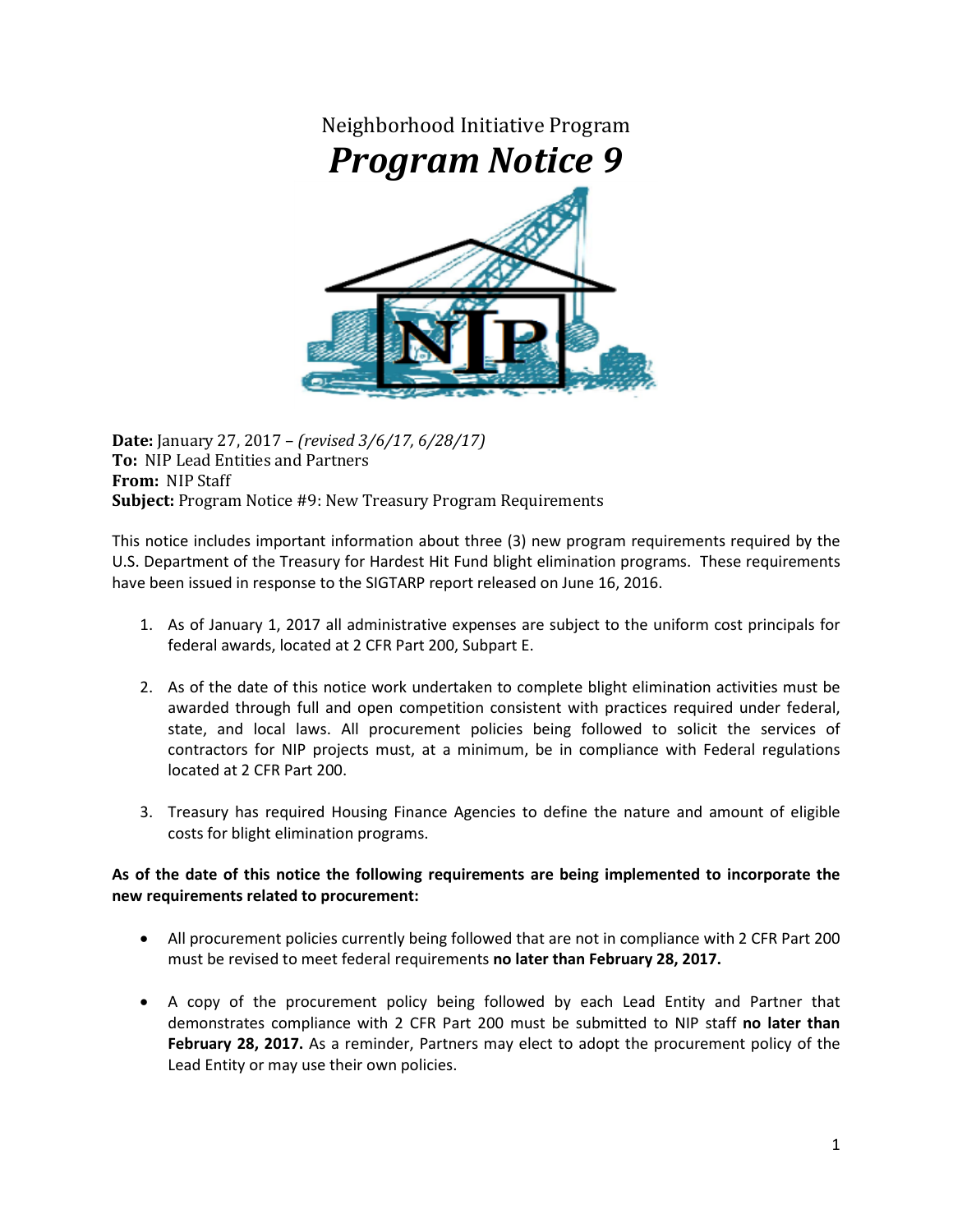- When submitting documentation of procurement, a copy of all bids received must be submitted to NIP staff. Previously only the bid of the awarded contractor was required to be submitted.
- When using the small purchase procedures method, solicitations and quotes must be documented in writing. When soliciting bids via email, a copy of the sent email and an email distribution list containing the email address, contact person, and company name must be submitted with documentation of procurement. When advertising contracting opportunities on a website, a screenshot of the posting along with the dates posted must be submitted.
- In accordance with 2 CFR Part 200, non-federal entities must distribute micro-purchases equitably among qualified contractors/suppliers. When using small purchases procedures, quotes must be obtained from an adequate number of sources. To ensure these requirements are being met, as of 6/28/17, quotes must be requested from from a minimum of three (3) contractors/suppliers when using these procurement methods.
- In accordance with 2 CFR Part 200, records must be maintained that sufficiently detail the history of the procurement. Records must include the rationale for the method of procurement, selection of contract type, contractor selection or rejection, and the basis for the contract price.
- Contracts may no longer be open-ended and must have a set ceiling price.
- Entities are no longer allowed to use entities with which they have an identity of interest relationship to perform services for NIP projects. Entities with prior approval to use the services of affiliated entities to perform services for NIP projects are now required to procure for such services and should consider such prior approval as revoked as the date of this notice.
- Sub-contractor requirements The following information must be submitted for all subcontractors performing work on NIP projects:
	- 1. *NIP-14 Contract Submittal Form* (only complete the contractor data section)
	- 2. *NIP-8 Debarment Certification* with sam.gov search results
	- 3. Documentation of insurance (liability, hazard, workers' compensation)
	- 4. Copy of the subcontractor's license appropriate to the scope of work being performed

NOTE: Companies and/or individuals hauling debris to waste disposal sites are subject to these requirements.

• The *NIP-14 Contract Submittal Form* has been revised to provide the procurement method used to award the contract. The updated form is to be used for the submittal of contracts solicited after the date of this notice.

## **As of the date of this notice the following parameters have been established to define reasonable costs for NIP projects:**

• When NIP funds are being used for the acquisition of properties in an amount equal to or exceeding \$25,000, a broker opinion of value or appraisal is required to document fair market value. Properties with acquisition costs less than \$25,000 will continue to follow the FMV criteria as described in the **Implementation Manual** on page 16.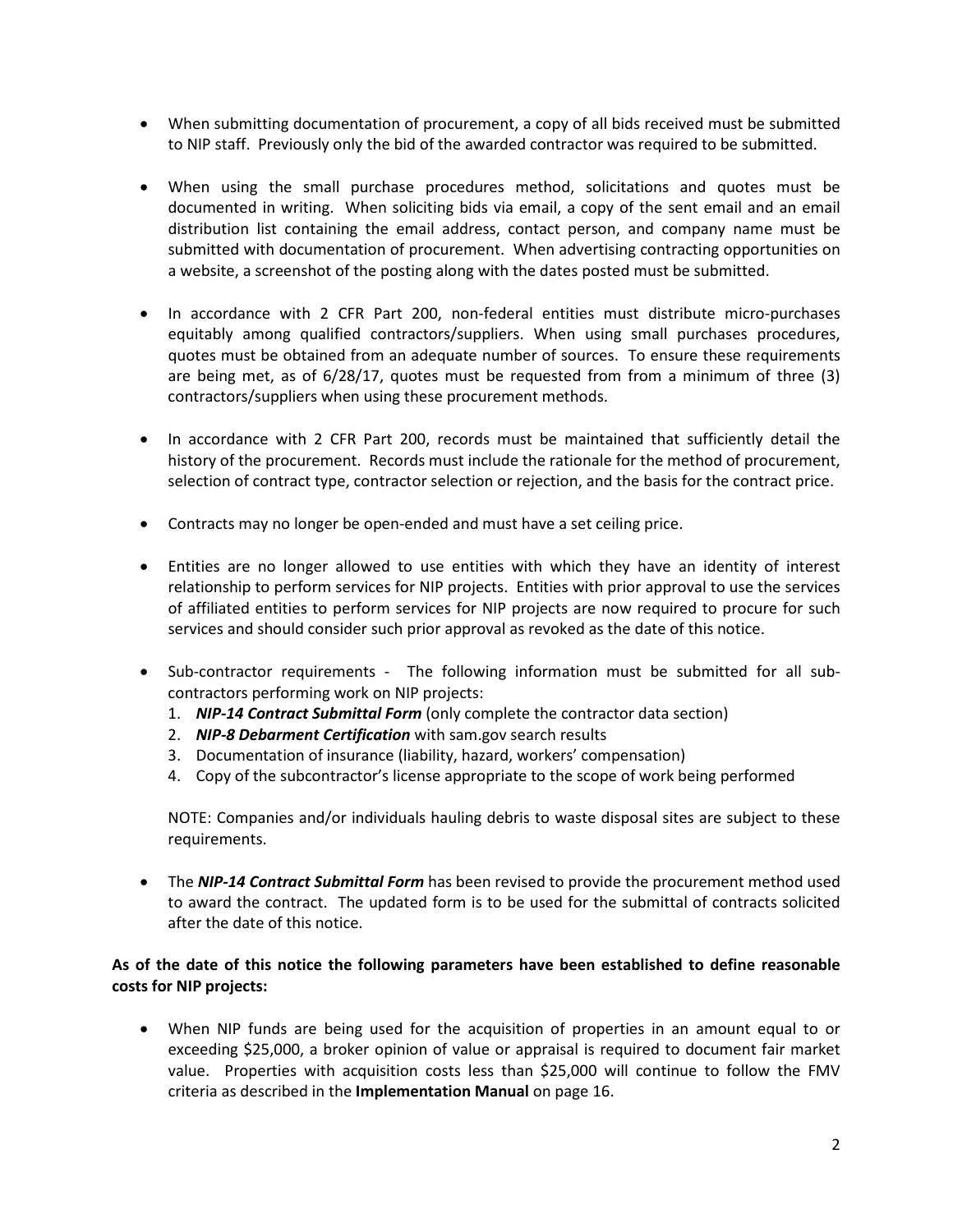- Eligible costs for legal expenses related to the acquisition of NIP properties and the simultaneous closing of the NIP note and mortgage are defined as follows:
	- A. Maximum amount eligible for attorney's fees when acquiring properties is \$800.00. The maximum \$800.00 should include the following items:
		- 1. Review of title search
		- 2. Preparation and review of documents
		- 3. Conducting the closing and recording title and mortgage The amount eligible for commissioning a title search (in-house or through a separate abstractor) cannot exceed \$350.00. A separate fee to review the title abstract is not appropriate and will typically not be reimbursed. Recordation fees are limited to the fee being charged by County.

No fees over \$ 800.00 will be considered eligible costs except in extraordinary circumstances. Supporting documentation evidencing the extraordinary circumstances must be provided to NIP Staff for review and approval prior to incurring the expense. NIP Staff, in their sole discretion, shall determine whether extraordinary circumstances exist.

- B. Maximum amount eligible for attorney's fees when closing NIP legal documents (note/mortgage/modification and assignment) as a separate transaction not occurring simultaneously with the closing for the acquisition of the property is \$350.00 plus the recordation fees charged by the County.
- C. Maximum amount eligible for quieting titles is \$3,000. Quiet title costs expected to exceed \$3,000 must be provided to NIP Staff for review and approval prior to incurring the expense. NIP Staff, in their sole discretion, shall determine whether the additional expenses are necessary.
- D. Probate Expenses and Property Liens In general, probate expenses and the extinguishment of liens that are necessary to acquire a property are eligible expenses; however, these costs are subject to the approval of NIP Staff. These expenses must be submitted to NIP Staff for review and approval of necessity and cost reasonableness prior to incurring these expenses. Any such expenses incurred after 6/28/17 without the approval of NIP Staff are done so at the risk of the Lead Entity/Partner.
- Administrative Expenses Documentation to support the hourly rate being requested for salary and fringe benefit expenses must be submitted with the disbursement request.
- Costs for abatement, demolition, greening shall be considered reasonable when the following are taken into consideration:
	- 1. Costs do not exceed 10% of the approved NIP-5 Cost Estimate. Costs for asbestos abatement should typically be estimated between \$3.00 and \$4.00 per sq./ln. ft. Costs for demolition and site restoration should typically be estimated between \$4.00 and \$5.00 per sq. ft. (Total heated sq. ft. of residential structure and sq. ft. of auxiliary structures). Costs estimated to be outside of these ranges will be considered on a case-by-case basis by NIP staff. When combining multiple properties into one solicitation/contract the aggregated amount of the cost estimates for each property and the aggregated